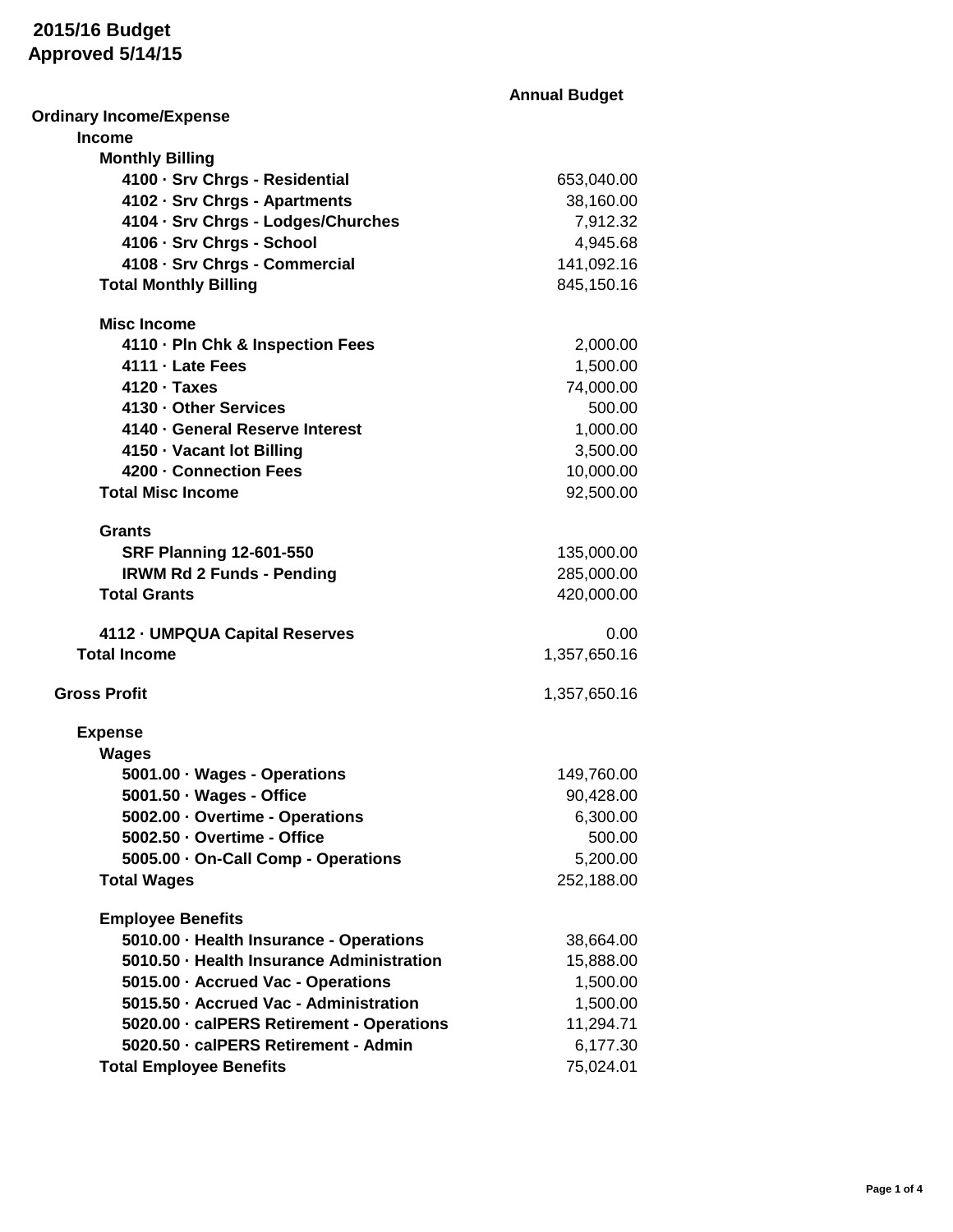#### **Annual Budget**

| <b>PR Taxes</b>                               |           |
|-----------------------------------------------|-----------|
| 5030.50 - FICA-Medicare                       | 23,427.36 |
| 5050.00 · State EDD - Operations              | 0.00      |
| 5050.50 · State EDD - Administration          | 13,919.00 |
| <b>Total PR Taxes</b>                         | 37,346.36 |
|                                               |           |
| <b>WORKERS' COMPENSATION</b>                  |           |
| 5040.00 · Workers' Comp - Operations          | 18,000.00 |
| 5040.50 · Workers' Comp. - Administration     | 1,000.00  |
| <b>Total WORKERS' COMPENSATION</b>            | 19,000.00 |
| <b>OPERATIONS - Maint &amp; Repairs</b>       |           |
| 6001.10 · R&M - Collection                    | 10,000.00 |
| 6001.20 - R&M - Treatment                     | 5,000.00  |
| 6002.40 - R&M - Truck                         | 4,000.00  |
| 6003.40 - R&M - Tractor                       | 3,000.00  |
| 6004.40 - R&M - Pump                          | 1,000.00  |
| 6005.40 · R&M - Hydro Equipment               | 1,500.00  |
| 6006.40 - R&M - Sml Tools & Equipment         | 2,000.00  |
| <b>Total OPERATIONS - Maint &amp; Repairs</b> | 26,500.00 |
|                                               |           |
| <b>OPERATIONS - Supplies</b>                  |           |
| 6010.10 · Equipment Rental - Collections      | 750.00    |
| 6010.20 · Equipment Rental - Treatment        | 750.00    |
| 6011.00 - Gas-Oil-Fuel                        | 8,000.00  |
| 6011.40 · Gas-Oil-Fuel - Equipment            | 2,000.00  |
| 6012.10 · Supplies - Collection               | 2,000.00  |
| 6012.20 · Supplies - Treatment                | 25,000.00 |
| 6013.10 · Safety Supplies - Collection        | 1,000.00  |
| 6013.20 · Safety Supplies - Treatment         | 1,000.00  |
| 6014.00 · Small Tools - Equipment             | 10,000.00 |
| 6015.00 - Uniforms                            | 2,000.00  |
| <b>Total OPERATIONS - Supplies</b>            | 52,500.00 |
| <b>OPERATIONS - Utilities</b>                 |           |
| 6021.10 - Electric - Water Collection         | 4,000.00  |
| 6021.20 - Electric - Water Treatment          | 25,000.00 |
| 6022.00 · Telephone                           | 4,000.00  |
| <b>Total OPERATIONS - Utilities</b>           | 33,000.00 |
|                                               |           |
| <b>OPERATIONS - Other</b>                     |           |
| 6031.20 - Education Operations                | 4,000.00  |
| 6032.20 - Research - Monitoring               | 30,000.00 |
| 6033.00 · Answering Service                   | 1,700.00  |
| 6034.00 - Security-Alarm Service              | 4,000.00  |
| 6035.00 - Other                               | 5,000.00  |
| 6036.20 - Bio-Solids Management               | 0.00      |
| <b>Total OPERATIONS - Other</b>               | 44,700.00 |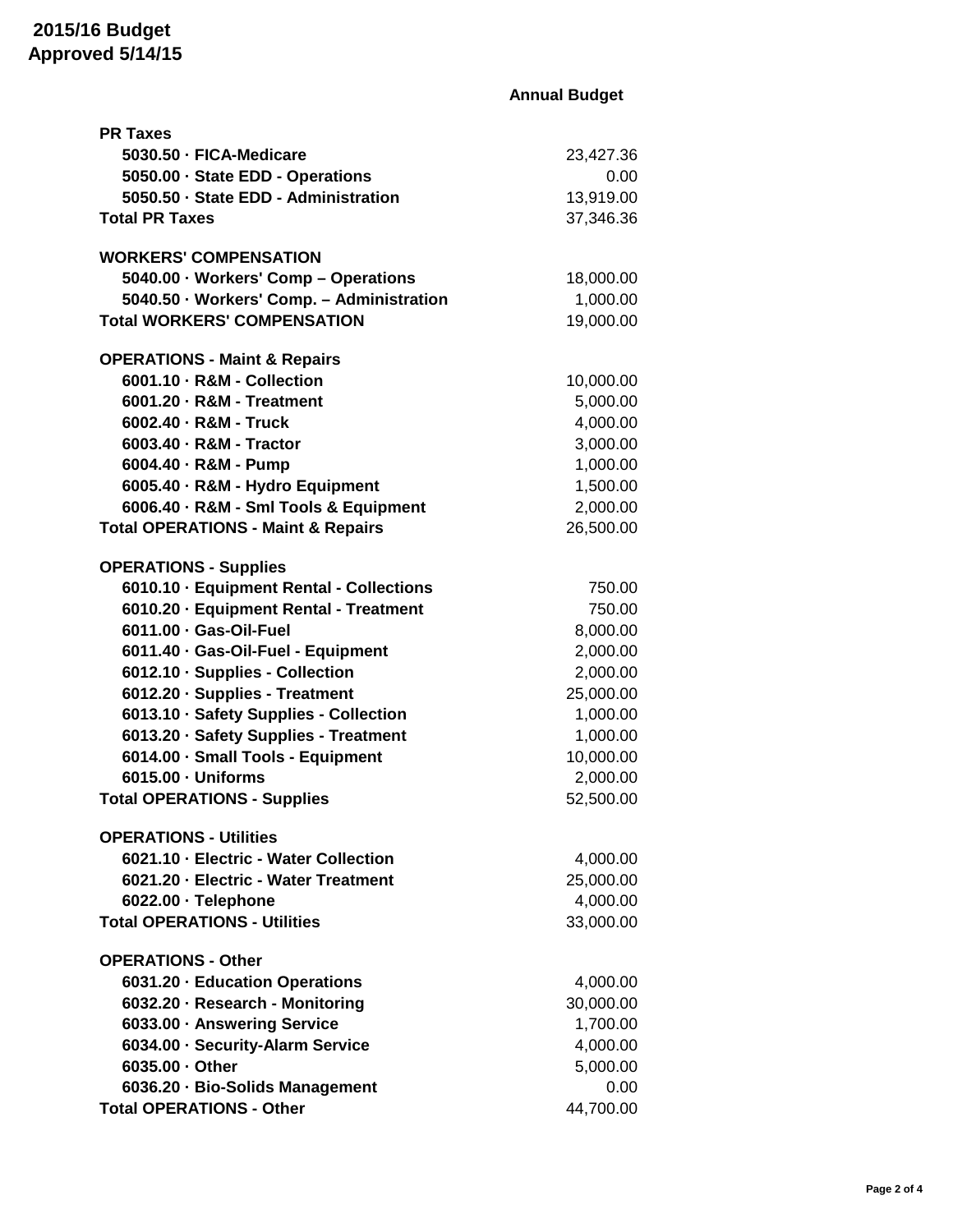### **Annual Budget**

| <b>ADMINISTRATIVE - Rents - Leases</b>       |           |
|----------------------------------------------|-----------|
| 7050.10 - Rents & Leases - Collection        | 720.00    |
| 7050.50 - Rents & Leases                     | 12,000.00 |
| <b>Total ADMINISTRATIVE - Rents - Leases</b> | 12,720.00 |
| <b>ADMINISTRATIVE - Supplies</b>             |           |
| 7011.00 - Office Supplies - Operations       | 1,000.00  |
| 7011.50 - Office Supplies - Admin            | 5,000.00  |
| 7012.50 · Postage                            | 4,000.00  |
| 7013.50 - Printing                           | 1,000.00  |
| 7014.00 - Publications - Operations          | 200.00    |
| 7015.50 - Office Equipment - Software        | 4,000.00  |
| <b>Total ADMINISTRATIVE - Supplies</b>       | 15,200.00 |
| <b>ADMINISTRATIVE - Utilities</b>            |           |
| 7021.50 - Electric - Water Office            | 4,500.00  |
| 7022.50 · Telephone-Internet Access          | 4,500.00  |
| <b>Total ADMINISTRATIVE - Utilities</b>      | 9,000.00  |
| <b>ADMINISTRATIVE - Other</b>                |           |
| 7030.50 · Bank Charges                       | 50.00     |
| 7031.50 · County Lien Costs - Mileage        | 1,500.00  |
| 7033.50 · Leasehold Improvements             | 0.00      |
| 7034.50 - Education                          | 4,000.00  |
| 7035.50 - Memberships                        | 15,000.00 |
| 7036.50 Grant Expenses                       | 25,000.00 |
| <b>Total ADMINISTRATIVE - Other</b>          | 45,550.00 |
| <b>ADMINISTRATIVE - Insurance</b>            |           |
| 7040.50 - Liability Ins                      | 18,000.00 |
| <b>Total ADMINISTRATIVE - Insurance</b>      | 18,000.00 |
| <b>ADMINISTRATIVE - Professional</b>         |           |
| 7051.50 - Professional-Legal Services        | 29,000.00 |
| 7052.50 · Board Expenses                     | 7,500.00  |
| <b>Total ADMINISTRATIVE - Professional</b>   | 36,500.00 |
| <b>ADMINISTRATIVE - License-Permit</b>       |           |
| 7070.00 · State Permits-Reporting            | 25,000.00 |
| 7071.00 - Plan Check Permits -               | 2,000.00  |
| <b>Total ADMINISTRATIVE - License-Permit</b> | 27,000.00 |